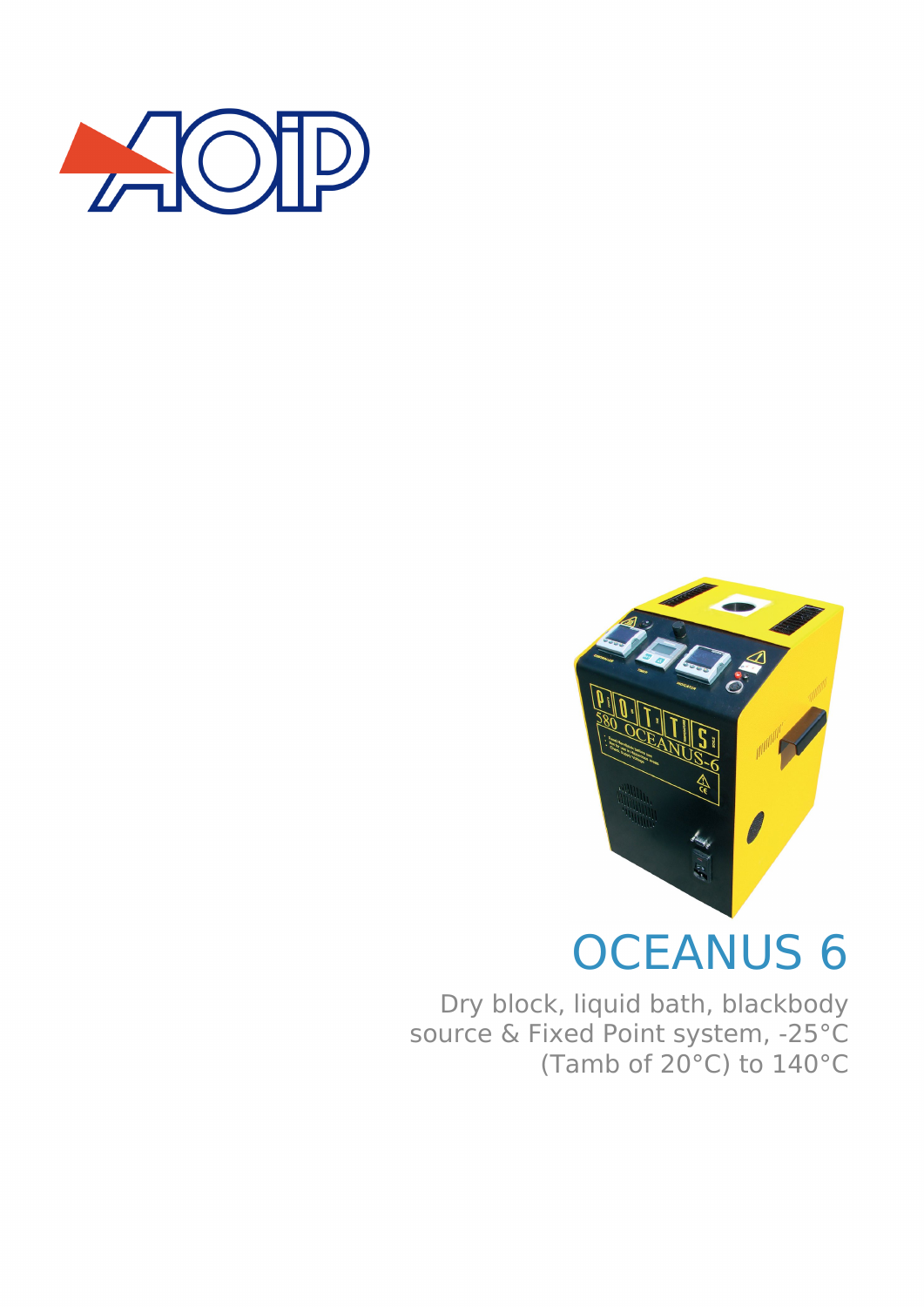

Oceanus 6 calibrates temperature probes from -25°C (in ambient of 20°C) to 140°C, with a substantially large calibration volume, 52 mm diameter by 300 mm deep. It can be used as a dry block, a liquid bath, as a blackbody source and as an ITS-90 fixed point system with calibration uncertainties as small as 0.001°C.

## **Description**

Oceanus 6 calibrates temperature probes from -25°C (in ambient of 20°C) to 140°C, with a substantially large calibration volume, 52 mm diameter by 300 mm deep. It can be used as a dry block, a liquid bath and as a blackbody source. As a traditional dry block, several thermometers can be quickly calibrated. Accessories can convert it to a stirred liquid bath, for surface sensor calibration, to calibrate infrared thermometers and even to be used as an ITS-90 fixed point system with calibration uncertainties as small as 0.0002°C.

Oceanus 6 is available in two models, the BASIC (B) and the SITE (S).

The B model includes a sophisticated temperature controller with a dual display for set temperature and dry block temperature,

The S model additionally includes an in-built temperature digital indicator to which an external temperature sensor can be connected, giving greater accuracy eliminating temperature gradient and loading errors.

For liquid bath, surface sensor and Blackbody use, an external thermometer should always be used.

For laboratory accuracy, Oceanus 6 can be used with high-end temperature indicator.

The Oceanus 6 offers unprecedented accuracies of 0.0002°C (2 sigma) at the Water Triple Point and the Gallium Melt temperature and up to 0.005°C in the stirred liquid bath option (by comparison).

### Key features:

- Large calibration volume: 50 x 300 mm deep
- Low temperature operation: -25ºC in ambient temperature of 20ºC to 140°C
- Use for Fixed Point of Water and Gallium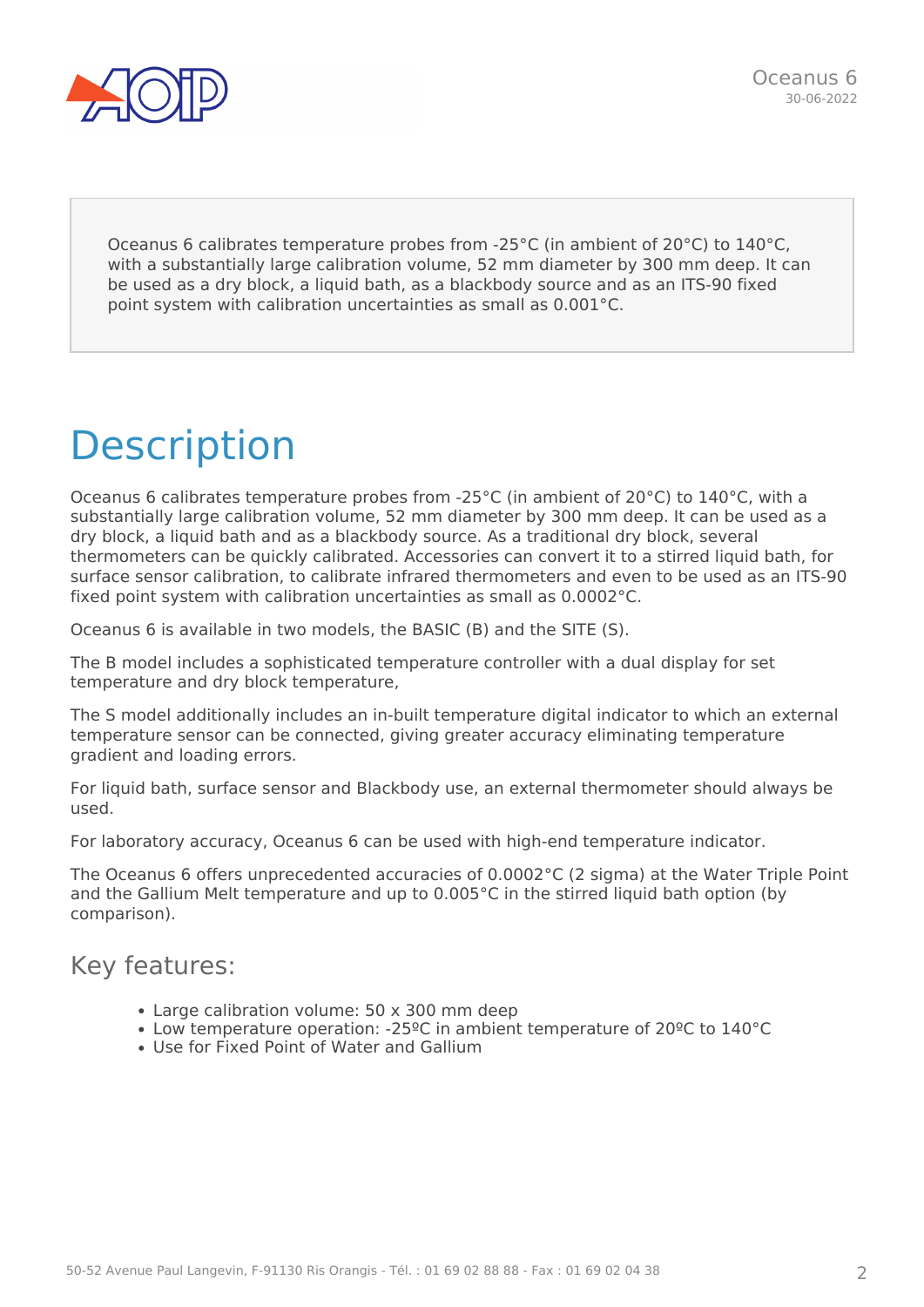

## **Specifications**

| Temperature range                                                                                                                                                             | -25°C (Tamb 20°C) to $+140$ °C                                                                       |
|-------------------------------------------------------------------------------------------------------------------------------------------------------------------------------|------------------------------------------------------------------------------------------------------|
| Absolute stability over 30 min:<br>Dry block<br>Stirred liquid bath<br>Ice / Water bath<br><b>Blackbody source</b><br>Surface sensor calibration<br><b>ITS-90 Fixed Point</b> | $\pm 0.03$ °C<br>$\pm 0.025$ °C<br>$\pm 0.001$ °C<br>$\pm 0.3$ °C<br>$\pm 0.5$ °C<br>$\pm 0.0002$ °C |
| Cooling time                                                                                                                                                                  | 20°C to -10°C: 90 min                                                                                |
| Heating time                                                                                                                                                                  | $-10^{\circ}$ C to 80 $^{\circ}$ C: 60 min                                                           |
| Calibration volume                                                                                                                                                            | $50 \times 300$ mm depth                                                                             |
| Standard insert                                                                                                                                                               | 6 holes: 8 mm<br>Depth: 250 mm                                                                       |

### General specifications

| <b>Size</b>         | 430 x 310 x 300 mm                                                                 |
|---------------------|------------------------------------------------------------------------------------|
| Weight              | 17 <sub>kg</sub>                                                                   |
| <b>Display</b>      | Resolution: 0.01 to -19.99 / 99.99 and 0.1 to<br>100.0 / 140.0<br>Units: °C, °F, K |
| Power supply        | 108 / 130 V (50/60 Hz) or 208 / 240 V (50/60 Hz)<br>300 Watts                      |
| Communication ports | <b>RS 232</b>                                                                      |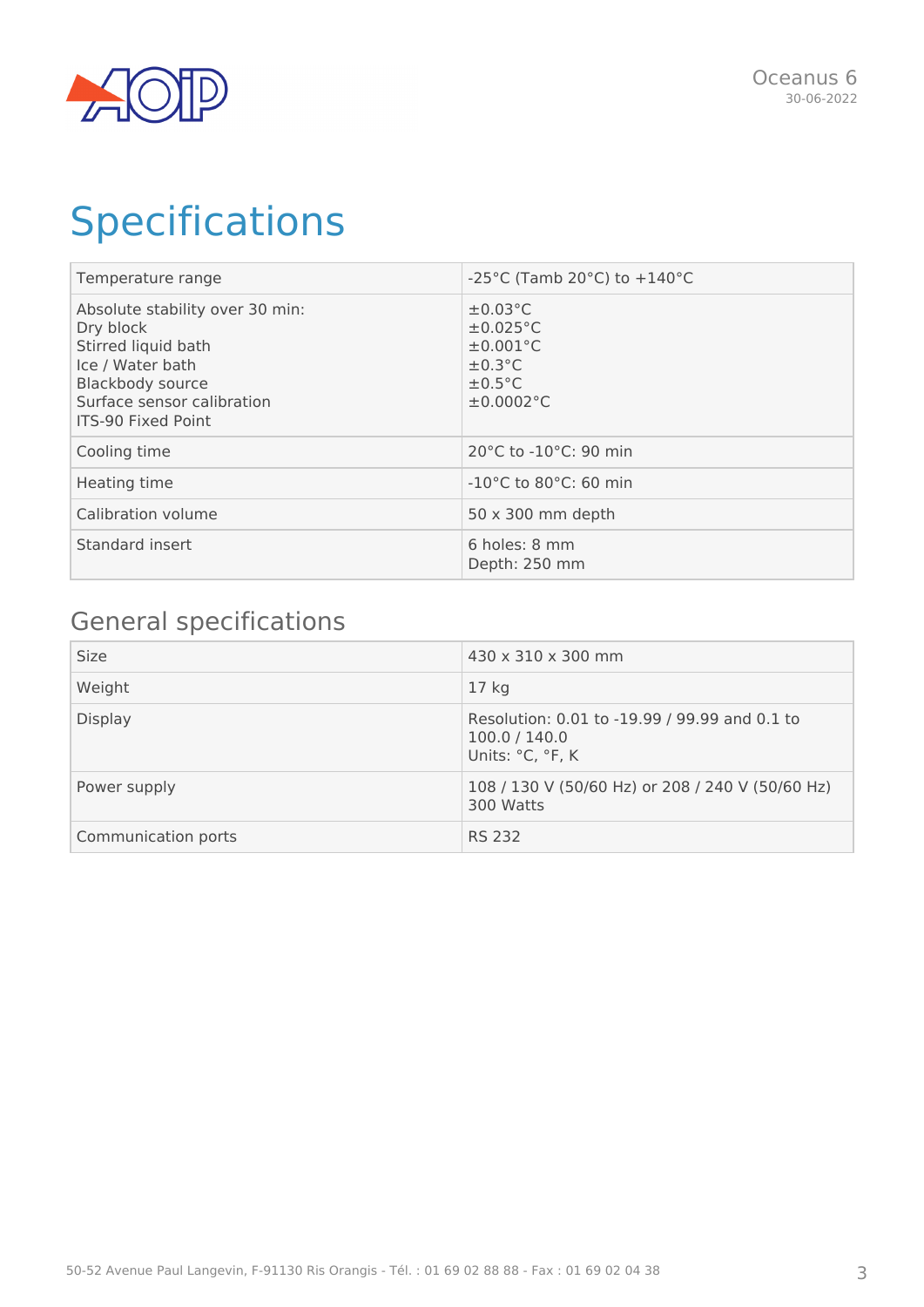

### Models and accessories

#### Instrument:

OCEANUS B Dry block, liquid bath & blackbody source - Basic model

Delivered in standard with:

- Standard insert with holes of diameter: 6x 8 mm
- Cal Notepad software
- Serial communication cable
- User manual
- Traceable certificate

#### OCEANUS S Dry block, liquid bath & blackbody source - On Site model

Delivered in standard with:

- Standard insert with holes of diameter: 6x 8 mm
- Cal Notepad software
- Serial communication cable
- User manual
- Traceable certificate
- Built-in digital indicator
- Connector for probe 935-14-85/DB

#### Stirred liquid bath / Stirred ice / Water bath:

580-06-07 Stirred liquid container for alcohol, water and oils

580-06-00 Liquid in glass thermometer support kit

#### Metal block bath:

580-06-03 Additional standard insert of 6 holes of diameter: 6x 8 mm Depth: 250 mm

580-06-04 Blank insert

580-06-05 Non-standard insert

580-06-06 Adjustable equalising block Hole diameter: 6x 8 mm

Depth: 157 mm

935-14-85/DB Semi standard platinum resistance thermometer Pt100 UKAS 5 point comparison calibration

#### Blackbody source:

580-02-12 Blackbody target